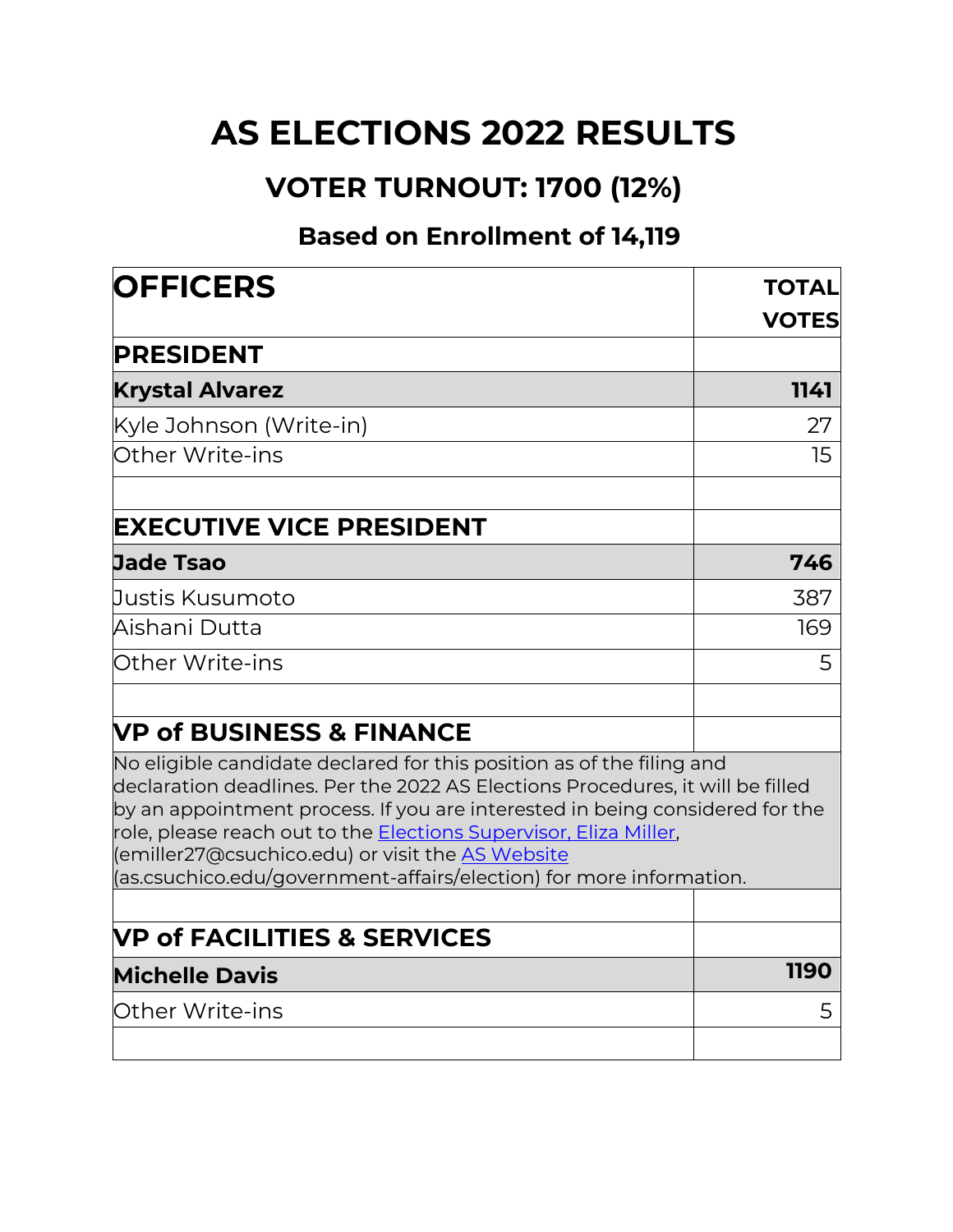| <b>DIRECTOR OF SOCIAL JUSTICE AND EQUITY</b>                                                                                                                                                                                                                                                                                                             |      |
|----------------------------------------------------------------------------------------------------------------------------------------------------------------------------------------------------------------------------------------------------------------------------------------------------------------------------------------------------------|------|
| <b>Autumn Alaniz-Wiggins</b>                                                                                                                                                                                                                                                                                                                             | 1168 |
| Other Write-ins                                                                                                                                                                                                                                                                                                                                          | 5    |
|                                                                                                                                                                                                                                                                                                                                                          |      |
| <b>DIRECTOR OF UNIVERSITY AFFAIRS</b>                                                                                                                                                                                                                                                                                                                    |      |
| <b>Allison Wagner</b>                                                                                                                                                                                                                                                                                                                                    | 1141 |
| Other Write-ins                                                                                                                                                                                                                                                                                                                                          | 3    |
| <b>COMMISSIONER OF COMMUNITY AFFAIRS</b>                                                                                                                                                                                                                                                                                                                 |      |
| The only eligible declared candidate for this position officially withdrew prior                                                                                                                                                                                                                                                                         |      |
| to the election. Per the 2022 AS Elections Procedures, it will be filled by an<br>appointment process. If you are interested in being considered for the role,<br>please reach out to the Elections Supervisor, Eliza Miller,<br>(emiller27@csuchico.edu) or visit the AS Website<br>(as.csuchico.edu/government-affairs/election) for more information. |      |
|                                                                                                                                                                                                                                                                                                                                                          |      |
| <b>COMMISSIONER OF SUSTAINABILITY</b><br><b>AFFAIRS</b>                                                                                                                                                                                                                                                                                                  |      |
| <b>Daisy Chavez</b>                                                                                                                                                                                                                                                                                                                                      | 1123 |
| Other Write-ins                                                                                                                                                                                                                                                                                                                                          | 4    |
| <b>COMMISSIONER OF LEGISLATIVE AFFAIRS</b>                                                                                                                                                                                                                                                                                                               |      |
| <b>Joshua Rubinoff</b>                                                                                                                                                                                                                                                                                                                                   | 1131 |
| <b>Other Write-ins</b>                                                                                                                                                                                                                                                                                                                                   |      |
|                                                                                                                                                                                                                                                                                                                                                          |      |
| <b>COMMISSIONER OF STUDENT ENGAGEMENT</b><br><b>AND ADVOCACY</b>                                                                                                                                                                                                                                                                                         |      |
| <b>Chloe Renner</b>                                                                                                                                                                                                                                                                                                                                      | 776  |
| Belèn Espinoza                                                                                                                                                                                                                                                                                                                                           | 474  |
| Other Write-ins                                                                                                                                                                                                                                                                                                                                          |      |
|                                                                                                                                                                                                                                                                                                                                                          |      |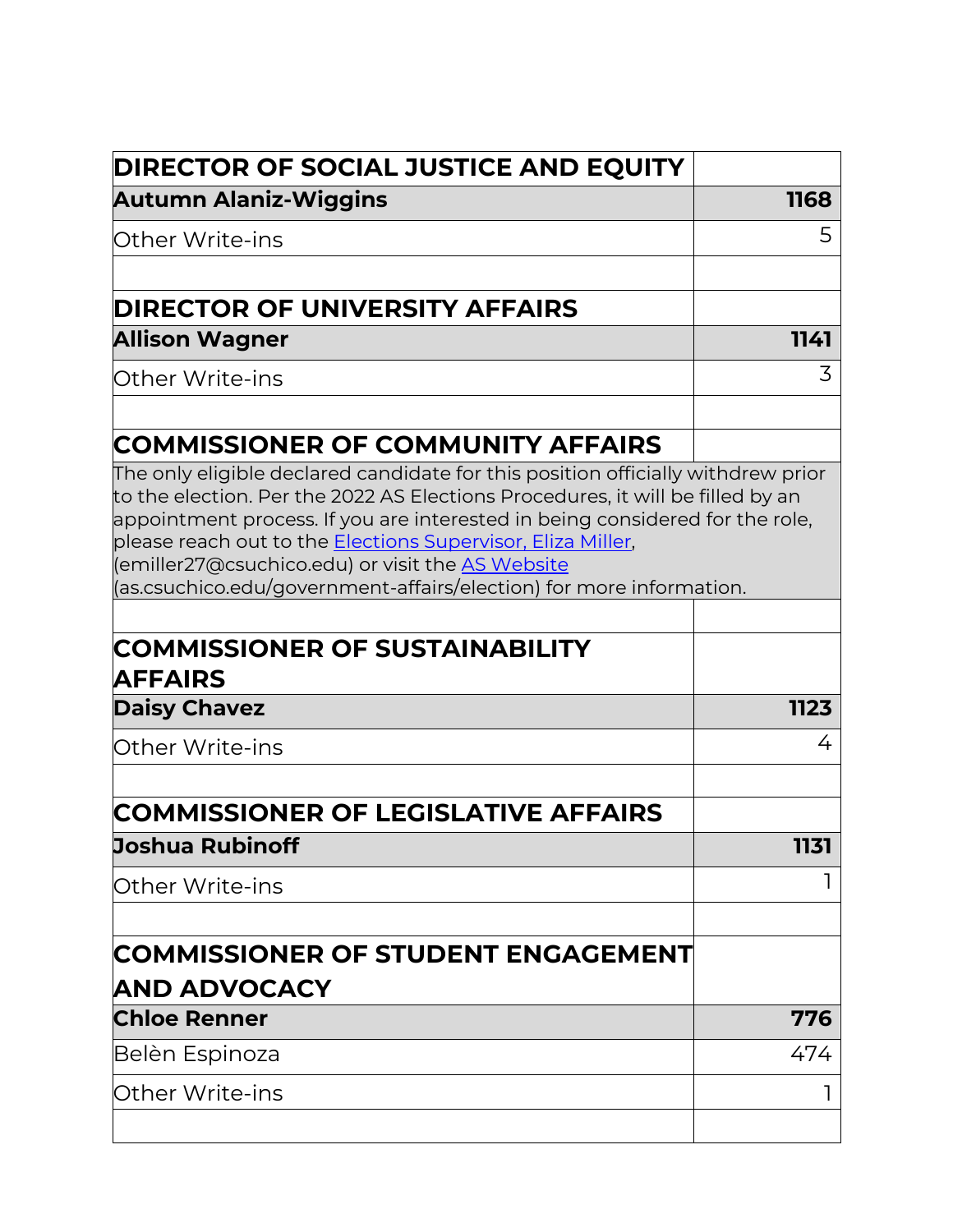| <b>SENATORS</b>                                                                                                                                                                                                                                                                                                                                                                                                                                 |      |
|-------------------------------------------------------------------------------------------------------------------------------------------------------------------------------------------------------------------------------------------------------------------------------------------------------------------------------------------------------------------------------------------------------------------------------------------------|------|
| <b>COLLEGE OF AGRICULTURE</b>                                                                                                                                                                                                                                                                                                                                                                                                                   |      |
| Mia Arisman                                                                                                                                                                                                                                                                                                                                                                                                                                     | 1133 |
| Other Write-ins                                                                                                                                                                                                                                                                                                                                                                                                                                 |      |
| <b>COLLEGE OF BEHAVIORAL AND SOCIAL</b><br><b>SCIENCES</b>                                                                                                                                                                                                                                                                                                                                                                                      |      |
| No eligible candidate declared for this position as of the filing and declaration<br>deadlines. Per the 2022 AS Elections Procedures, it will be filled by an<br>appointment process. If you are interested in being considered for the role,<br>please reach out to the <b>Elections Supervisor, Eliza Miller</b> ,<br>(emiller27@csuchico.edu) or visit the AS Website<br>(as.csuchico.edu/government-affairs/election) for more information. |      |
| <b>COLLEGE OF BUSINESS</b>                                                                                                                                                                                                                                                                                                                                                                                                                      |      |
| <b>Katie Lakey</b>                                                                                                                                                                                                                                                                                                                                                                                                                              | 816  |
| <b>IEric Celis</b>                                                                                                                                                                                                                                                                                                                                                                                                                              | 355  |
| Other Write-ins                                                                                                                                                                                                                                                                                                                                                                                                                                 | O    |
| <b>COLLEGE OF COMMUNICATION AND</b><br><b>EDUCATION</b>                                                                                                                                                                                                                                                                                                                                                                                         |      |
| Amy Ledergerber                                                                                                                                                                                                                                                                                                                                                                                                                                 | 792  |
| Other Write-ins                                                                                                                                                                                                                                                                                                                                                                                                                                 | O    |
| <b>COLLEGE OF ENGINEERING, COMPUTER</b><br><b>SCIENCE, AND CONSTRUCTION</b><br><b>MANAGEMENT</b>                                                                                                                                                                                                                                                                                                                                                |      |
| <b>Diego Valdez</b>                                                                                                                                                                                                                                                                                                                                                                                                                             | 636  |
| lBehnam Ardakanian                                                                                                                                                                                                                                                                                                                                                                                                                              | 485  |
| lOther Write-ins                                                                                                                                                                                                                                                                                                                                                                                                                                | O    |
|                                                                                                                                                                                                                                                                                                                                                                                                                                                 |      |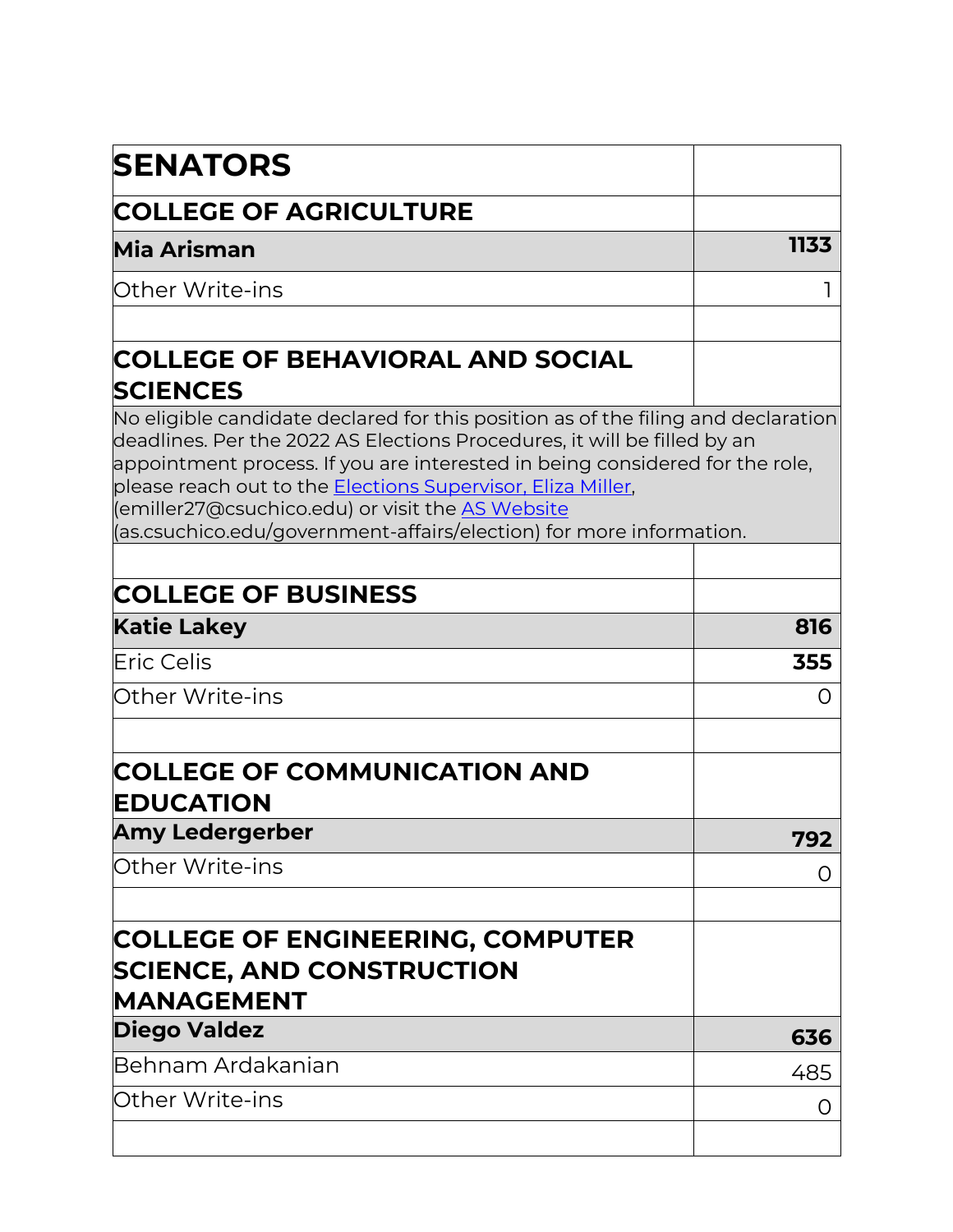| <b>COLLEGE OF HUMANITIES AND FINE ARTS</b> |     |
|--------------------------------------------|-----|
| <b>Mykenzie Mack</b>                       | 669 |
| McKenzie Kushmaul                          | 442 |
| <b>Other Write-ins</b>                     |     |
| <b>COLLEGE OF NATURAL SCIENCES</b>         |     |
| <b>Mia Sanchez-Bejar</b>                   | 800 |
| Allie Allen                                | 360 |
| Other Write-ins                            |     |
|                                            |     |

**Continued….**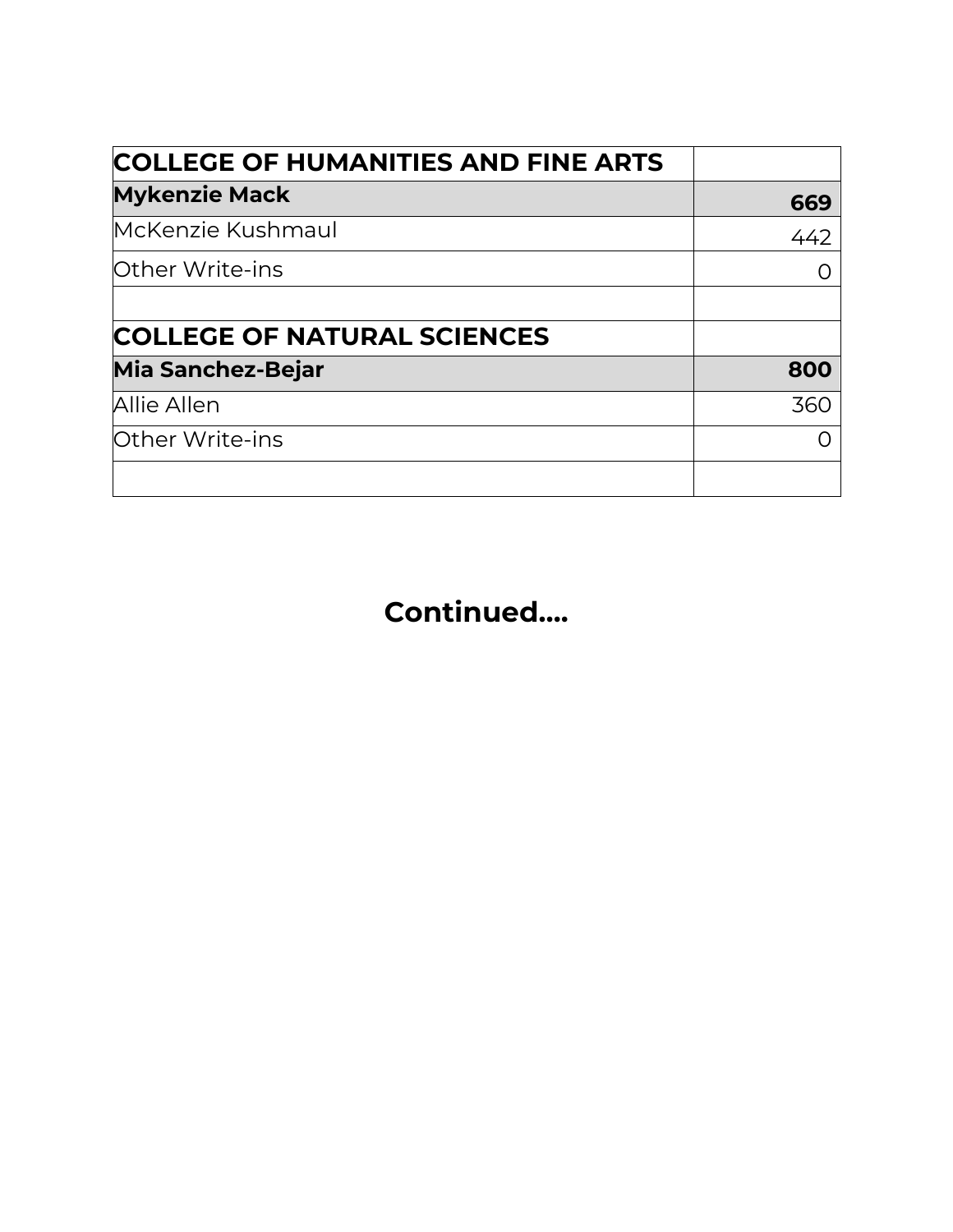## **REVENUE SHARING**

| <b>CLUB/ORGANIZATION</b>                                          | <b>DOLLARS</b> | <b>VOTERS</b> |
|-------------------------------------------------------------------|----------------|---------------|
| Alpha Phi                                                         | \$1,565.00     | 119           |
| Alpha Gamma Delta                                                 | \$1,040.00     | 87            |
| Gamma Phi Beta                                                    | \$810.00       | 65            |
| Kappa Sigma                                                       | \$670.00       | 47            |
| Alpha Sigma Phi                                                   | \$667.50       | 50            |
| Movimiento Estudiantil Chicanx de Aztlan (MEChA)                  | \$642.50       | 53            |
| Sigma Kappa                                                       | \$640.00       | 50            |
| Sigma Nu                                                          | \$465.00       | 35            |
| Alpha Delta Pi                                                    | \$462.50       | 37            |
| Lambda Chi Alpha                                                  | \$447.50       | 32            |
| Masters of Social Work Student Association (MSW)                  | \$432.50       | 36            |
| <b>Chico State Pride</b>                                          | \$400.00       | 50            |
| Crop Science and Horticulture Club                                | \$387.50       | 40            |
| Phi Delta Theta                                                   | \$377.50       | 28            |
| Sigma Alpha                                                       | \$367.50       | 31            |
| Phi Kappa Tau                                                     | \$365.00       | 27            |
| Alpha Omicron Pi                                                  | \$350.00       | 29            |
| Delta Chi                                                         | \$332.50       | 28            |
| <b>Wildcat Gaming</b>                                             | \$332.50       | 42            |
| Association for Women in Business                                 | \$325.00       | 36            |
| <b>Student Veteran Organization</b>                               | \$322.50       | 29            |
| Gender and Sexuality Equity Coalition (GSEC)                      | \$302.50       | 41            |
| Community Action Volunteers in Education (CAVE)                   | \$290.00       | 34            |
| <b>Chico State Nursing Club</b>                                   | \$285.00       | 32            |
| Upsilon Pi Epsilon (UPE) Honor for Computing and Info disciplines | \$270.00       | 24            |
| <b>Indian Student Association</b>                                 | \$257.50       | 22            |
| Christian Challenge                                               | \$252.50       | 22            |
| <b>Computer Graphics Club</b>                                     | \$250.00       | 26            |
| Community Legal Information Clinic (CLIC)                         | \$247.50       | 22            |
| <b>CRU</b>                                                        | \$245.00       | 21            |
| AS Child Development Lab (ASCDL)                                  | \$215.00       | 27            |
| <b>Omicron Theta Epsilon- Biology Honors Society</b>              | \$215.00       | 22            |
| Latinas in Action                                                 | \$207.50       | 26            |
| Alpha Epsilon Pi                                                  | \$202.50       | 16            |
| Native American Club                                              | \$195.00       | 21            |
| California Nursing Students Association                           | \$190.00       | 23            |
| Cross-Cultural Leadership Center (CCLC)                           | \$187.50       | 29            |
| <b>KCSC Radio</b>                                                 | \$187.50       | 21            |
| Upsilon Kappa Delta                                               | \$187.50       | 15            |
| <b>Ballroom Dance</b>                                             | \$185.00       | 19            |
| CSU, Chico Collegiate FFA                                         | \$185.00       | 26            |
| <b>Associated General Contractors</b>                             | \$175.00       | 16            |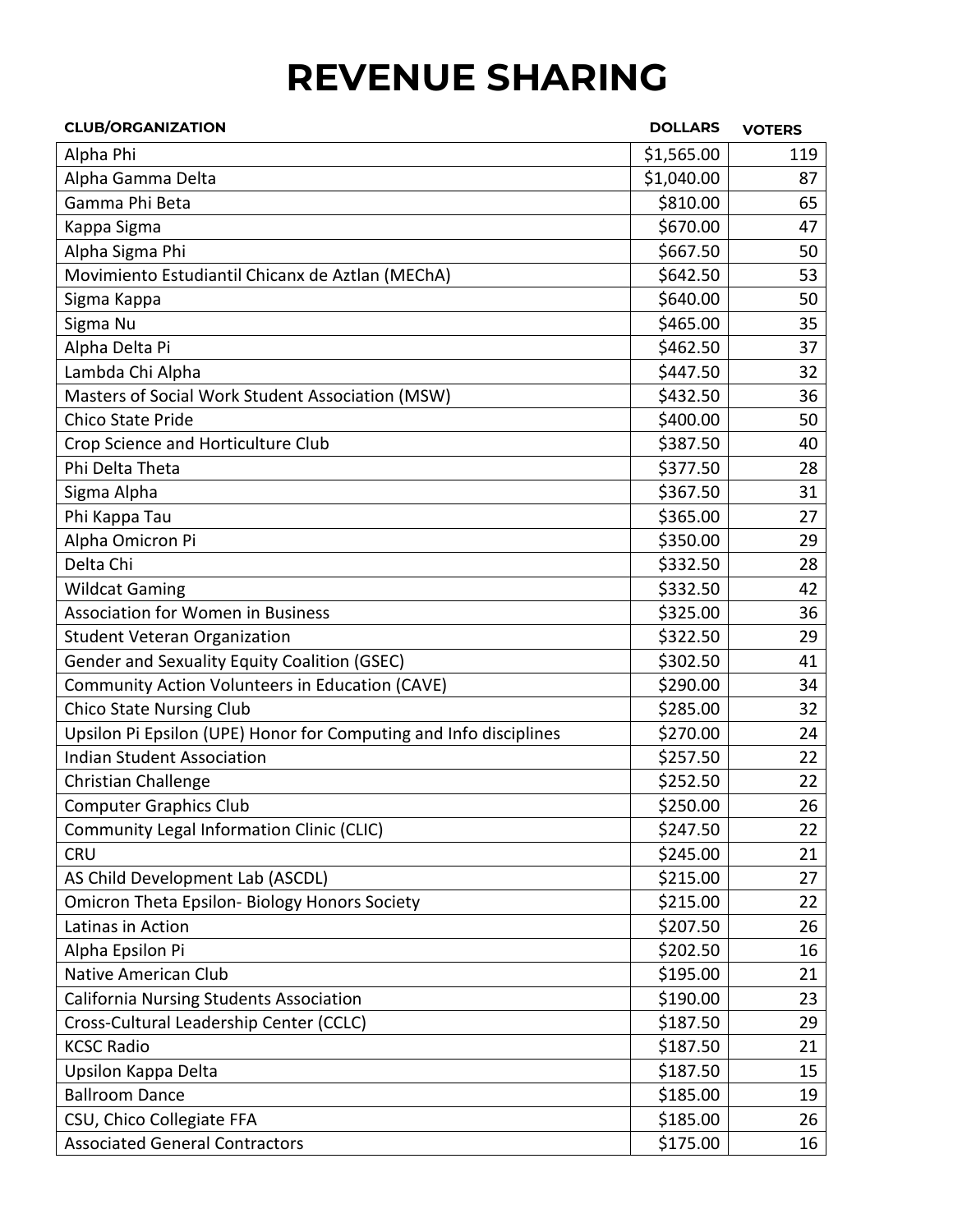| <b>Pre-Medical Association</b>                                | \$172.50 | 21             |
|---------------------------------------------------------------|----------|----------------|
| Lambda Theta Phi                                              | \$162.50 | 12             |
| Anthropology Graduate Student Association                     | \$160.00 | 13             |
| Phi Chi Theta                                                 | \$157.50 | 13             |
| <b>National Association for Music Education</b>               | \$155.00 | 14             |
| Chico State 3D Printing and Additive Manufacturing Club       | \$150.00 | 15             |
| <b>Hmong Student Association</b>                              | \$150.00 | 13             |
| Women in Concrete                                             | \$150.00 | 20             |
| Newman Catholic Center                                        | \$147.50 | 14             |
| Eta Mu Theta                                                  | \$135.00 | 11             |
| Society of Women Engineers                                    | \$132.50 | 20             |
| Filipino American Student Organization (FASO)                 | \$130.00 | 17             |
| National Student Speech Language Hearing Association (NSSLHA) | \$125.00 | 12             |
| Tau Beta Pi (Engineering Honor Society)                       | \$122.50 | 13             |
| Association for Computing Machinery (Women in Computing)      | \$117.50 | 14             |
| Lambda Sigma Gamma                                            | \$110.00 | 8              |
| <b>Global Student Society</b>                                 | \$107.50 | 13             |
| "Mysterium Tremendum                                          | \$107.50 | 9              |
| Pre-Veterinary Club at CSU, Chico                             | \$107.50 | 15             |
| Nutrition and Food Science Association (NFSA)                 | \$105.00 | 12             |
| Collegiate Entrepreneurship Organization                      | \$102.50 | 9              |
| Zeta Sigma Chi                                                | \$102.50 | 8              |
| Association of Geological and Environmental Students          | \$97.50  | 9              |
| <b>Student Transition and Retention (STAR) Center</b>         | \$97.50  | 15             |
| Lambda Theta Alpha                                            | \$95.00  | 7              |
| Womxn in Sistahood                                            | \$92.50  | 11             |
| Usr <sub>0</sub>                                              | \$90.00  | 9              |
| Student Association Of Social Work SASW (Undergraduate)       | \$87.50  | 9              |
| <b>Chico State Sheep Association</b>                          | \$85.00  | 11             |
| Chico State Women in Construction                             | \$85.00  | 11             |
| German Club                                                   | \$85.00  | 8              |
| InterVarsity Christian Fellowship                             | \$85.00  | 9              |
| <b>Project Management Group</b>                               | \$85.00  | 8              |
| <b>Exercise Physiology Majors Club</b>                        | \$80.00  | 10             |
| Momentum Choreography Collective                              | \$80.00  | 8              |
| <b>Art Education Club</b>                                     | \$77.50  | 13             |
| Gamma Zeta Alpha                                              | \$75.00  | 8              |
| Alpha Gamma Rho                                               | \$72.50  | 6              |
| <b>Graduate Business Association</b>                          | \$72.50  | 7              |
| LoveBug                                                       | \$72.50  | 8              |
| Psi Chi- International Honor Society in Psychology            | \$72.50  | 9              |
| Dirt Riders of Chico State                                    | \$65.00  | $\overline{7}$ |
| <b>Students for Diplomatic Solutions</b>                      | \$65.00  | 5              |
| Tau Kappa Epsilon                                             | \$65.00  | $\overline{7}$ |
| National Society of Black Engineers (NSBE)                    | \$62.50  | 10             |
| Pacific Islander Club                                         | \$62.50  | $\overline{7}$ |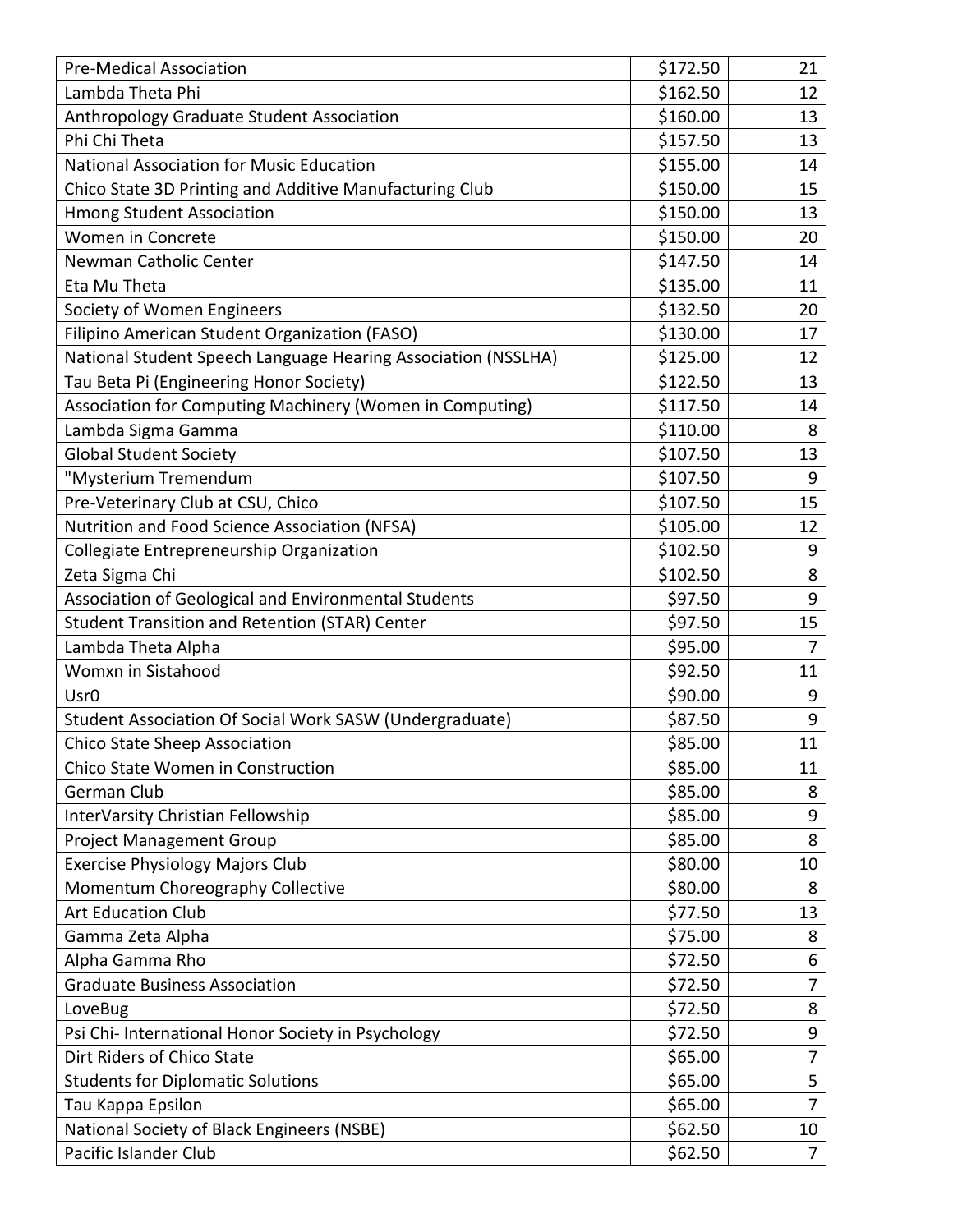| Recreation Hospitality and Parks Society (RHAPS)                         | \$62.50 | 8              |
|--------------------------------------------------------------------------|---------|----------------|
| <b>Chico State Cooking Club</b>                                          | \$57.50 | 8              |
| OnePsych                                                                 | \$57.50 | 7              |
| Pre-Law Society                                                          | \$57.50 | $\overline{7}$ |
| <b>Council of Graduate Students</b>                                      | \$55.00 | 5              |
| Lambda Theta Nu                                                          | \$55.00 | 6              |
| Chico Health Administration Club                                         | \$52.50 | 6              |
| Arm Wrestling                                                            | \$50.00 | 8              |
| Latinos in Technical Careers                                             | \$50.00 | 6              |
| Physical Education Teacher Education/ Adapted Physical Education         | \$50.00 | 4              |
| American Institute of Graphic Arts (AIGA)                                | \$47.50 | 7              |
| Latitude 39 (Geography Club)                                             | \$47.50 | 5              |
| <b>SAP Club</b>                                                          | \$47.50 | 5              |
| Sustainable Environmental Engineering for Healthy Development<br>(SEEHD) | \$47.50 | 7              |
| Child Development Student Association                                    | \$45.00 | 7              |
| Embodied: Living the Health at Every Size Way                            | \$45.00 | 5              |
| Spanish Club                                                             | \$45.00 | 6              |
| <b>Ceramics Art Student Association</b>                                  | \$42.50 | 6              |
| Chi Epsilon Honor Society                                                | \$42.50 | 4              |
| <b>Criminal Justice Student Association</b>                              | \$42.50 | 8              |
| The Management Club                                                      | \$42.50 | 6              |
| Chico State Interior Architecture Club                                   | \$40.00 | 5              |
| English Graduate Student Council                                         | \$40.00 | 5              |
| Health Professionals Association (HPA)                                   | \$37.50 | 5              |
| <b>Audio Engineering Society</b>                                         | \$35.00 | 3              |
| Envy Hip Hop                                                             | \$35.00 | 6              |
| Investor's Club                                                          | \$35.00 | 5              |
| <b>Orientation Club</b>                                                  | \$32.50 | 4              |
| <b>Chico State Beavers</b>                                               | \$30.00 | 4              |
| Delta Xi Phi                                                             | \$30.00 | $\overline{2}$ |
| <b>National Science Teachers Association</b>                             | \$30.00 | $\overline{2}$ |
| Operation and Supply Chain Management Club                               | \$30.00 | 3              |
| <b>Rebound Scholars</b>                                                  | \$30.00 | 3              |
| Design Build Institute of America                                        | \$27.50 | 3              |
| Student Affiliates of the American Chemical Society (SAACS)              | \$27.50 | 3              |
| Mechanical Keyboard Club                                                 | \$25.00 | 3              |
| Oral Wellness and Community Health Club (OWCH)                           | \$25.00 | 4              |
| Sigma Pi                                                                 | \$25.00 | 3              |
| <b>Business Information Systems Society</b>                              | \$22.50 | $\overline{2}$ |
| J-Fusion                                                                 | \$22.50 | 4              |
| Phi Sigma Tau                                                            | \$20.00 | $\overline{2}$ |
| <b>Student California Teachers Association (SCTA)</b>                    | \$20.00 | 4              |
| Greek Legacy                                                             | \$17.50 | 3              |
| IOTA IV Chapter of Sigma Lambda Chi International Construction Honor     | \$17.50 | 3              |
| Society                                                                  |         |                |